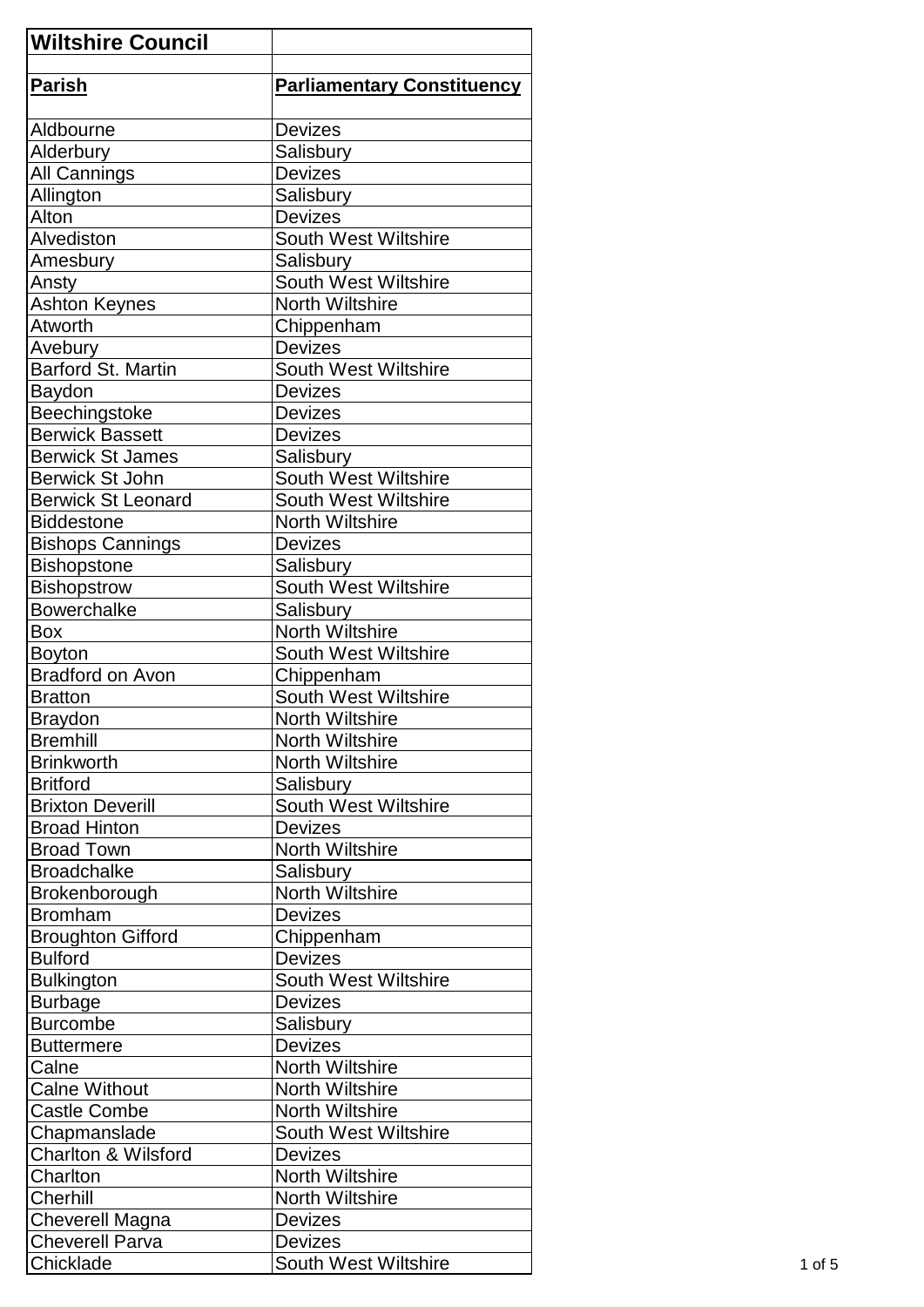| <b>Wiltshire Council</b>    |                                      |
|-----------------------------|--------------------------------------|
| <b>Parish</b>               | <b>Parliamentary Constituency</b>    |
|                             |                                      |
| Chilmark                    | <b>South West Wiltshire</b>          |
| <b>Chilton Foliat</b>       | <b>Devizes</b>                       |
| Chippenham                  | Chippenham                           |
| Chippenham Without          | <b>North Wiltshire</b>               |
| Chirton                     | <b>Devizes</b>                       |
| Chitterne                   | <b>South West Wiltshire</b>          |
| Cholderton                  | Salisbury                            |
| <b>Christian Malford</b>    | <b>North Wiltshire</b>               |
| Chute                       | <b>Devizes</b>                       |
| <b>Chute Forest</b>         | <b>Devizes</b>                       |
| <b>Clarendon Park</b>       | Salisbury                            |
| <b>Clyffe Pypard</b>        | <b>North Wiltshire</b>               |
| Codford                     | South West Wiltshire                 |
| Colerne                     | <b>North Wiltshire</b>               |
| <b>Collingbourne Ducis</b>  | <b>Devizes</b>                       |
| Collingbourne Kingston      | <b>Devizes</b>                       |
| <b>Compton Bassett</b>      | <b>North Wiltshire</b>               |
| <b>Compton Chamberlayne</b> | <b>South West Wiltshire</b>          |
| <b>Coombe Bissett</b>       | Salisbury                            |
|                             |                                      |
| Corsham (part)              | Chippenham<br><b>North Wiltshire</b> |
| Corsham (part)              |                                      |
| Corsley                     | <b>South West Wiltshire</b>          |
| Coulston                    | <b>South West Wiltshire</b>          |
| Cricklade                   | <b>North Wiltshire</b>               |
| Crudwell                    | <b>North Wiltshire</b>               |
| Dauntsey                    | <b>North Wiltshire</b>               |
| <b>Devizes</b>              | <b>Devizes</b>                       |
| <b>Dilton Marsh</b>         | South West Wiltshire                 |
| Dinton                      | South West Wiltshire                 |
| Donhead St Andrew           | South West Wiltshire                 |
| Donhead St. Mary            | <b>South West Wiltshire</b>          |
| Downton                     | Salisbury                            |
| Durnford                    | Salisbury                            |
| Durrington                  | <b>Devizes</b>                       |
| <b>East Kennett</b>         | <b>Devizes</b>                       |
| East Knoyle                 | South West Wiltshire                 |
| Easterton                   | <b>Devizes</b>                       |
| Easton                      | <b>Devizes</b>                       |
| <b>Easton Grey</b>          | North Wiltshire                      |
| Ebbesbourne Wake            | Salisbury                            |
| Edington                    | South West Wiltshire                 |
| Enford                      | <b>Devizes</b>                       |
| Erlestoke                   | Devizes                              |
| Etchilhampton               | Devizes                              |
| Everleigh                   | <b>Devizes</b>                       |
| Figheldean                  | <b>Devizes</b>                       |
| Firsdown                    | Salisbury                            |
| Fittleton                   | <b>Devizes</b>                       |
| <b>Fonthill Bishop</b>      | <b>South West Wiltshire</b>          |
| <b>Fonthill Gifford</b>     | <b>South West Wiltshire</b>          |
| Fovant                      | <b>South West Wiltshire</b>          |
| Froxfield                   | <b>Devizes</b>                       |
| Fyfield                     | <b>Devizes</b>                       |
|                             |                                      |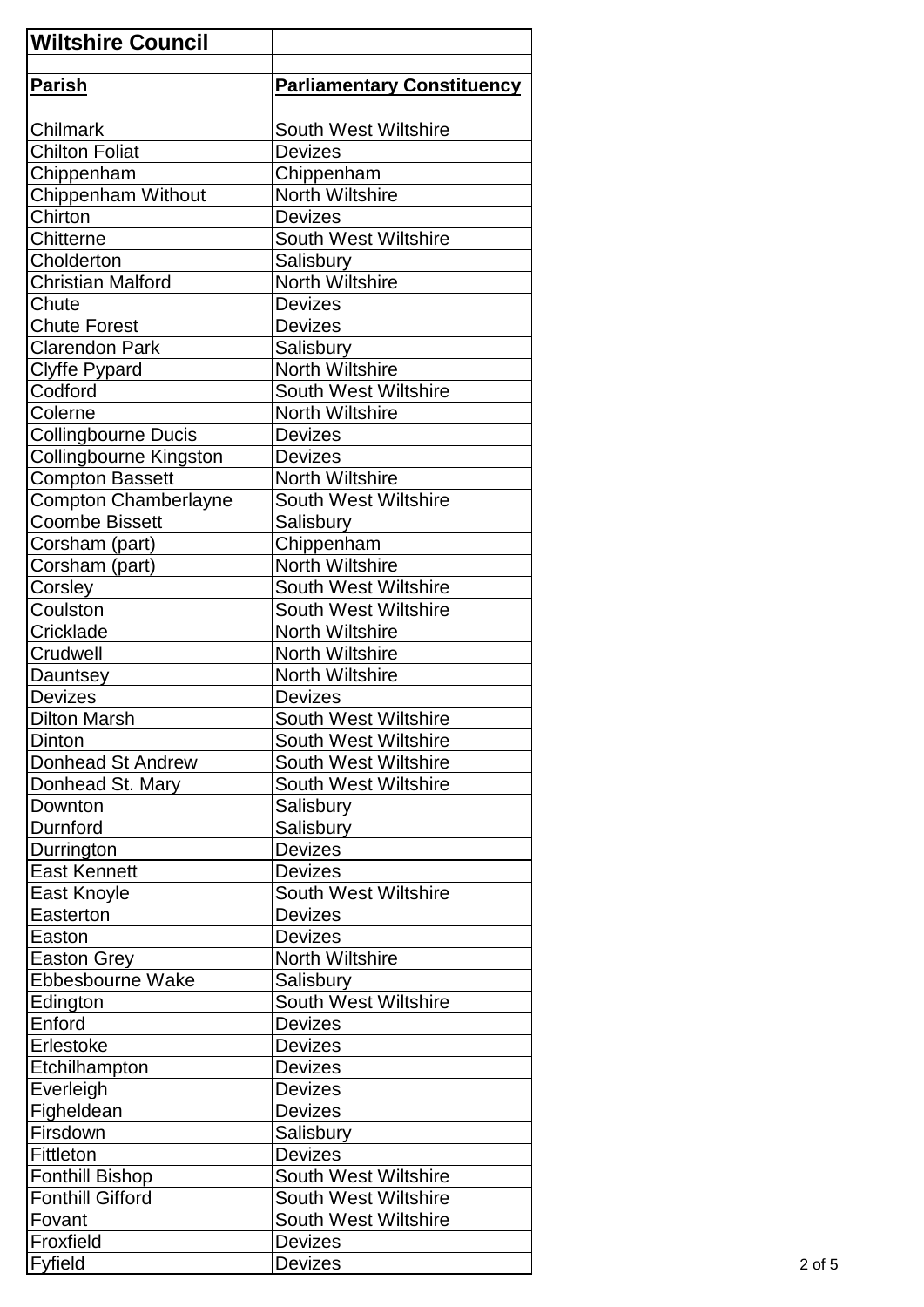| <b>Wiltshire Council</b> |                                   |
|--------------------------|-----------------------------------|
| <b>Parish</b>            | <b>Parliamentary Constituency</b> |
|                          |                                   |
| Grafton                  | <b>Devizes</b>                    |
| <b>Great Bedwyn</b>      | <b>Devizes</b>                    |
| <b>Great Hinton</b>      | <b>South West Wiltshire</b>       |
| <b>Great Somerford</b>   | North Wiltshire                   |
| <b>Great Wishford</b>    | Salisbury                         |
| Grimstead                | Salisbury                         |
| Grittleton               | <b>North Wiltshire</b>            |
| Ham                      | <b>Devizes</b>                    |
| Hankerton                | <b>North Wiltshire</b>            |
| Heddington               | <b>North Wiltshire</b>            |
| Heytesbury               | <b>South West Wiltshire</b>       |
| Heywood                  | <b>South West Wiltshire</b>       |
| Hilmarton                | <b>North Wiltshire</b>            |
| Hilperton                | Chippenham                        |
| Hindon                   | South West Wiltshire              |
| Holt                     | Chippenham                        |
| Horningsham              | <b>South West Wiltshire</b>       |
| Hullavington             | <b>North Wiltshire</b>            |
| Idmiston                 | Salisbury                         |
| Keevil                   | South West Wiltshire              |
| Kilmington               | <b>South West Wiltshire</b>       |
| <b>Kingston Deverill</b> | <b>South West Wiltshire</b>       |
| Kington Langley          | <b>North Wiltshire</b>            |
| Kington St. Michael      | <b>North Wiltshire</b>            |
| Knook                    | <b>South West Wiltshire</b>       |
| Lacock                   | Chippenham                        |
| Landford                 | Salisbury                         |
| Langley Burrell Without  | North Wiltshire                   |
|                          | <b>North Wiltshire</b>            |
| Latton<br>Laverstock     |                                   |
|                          | Salisbury                         |
| Lea & Cleverton          | North Wiltshire                   |
| Leigh                    | <b>North Wiltshire</b>            |
| <b>Limpley Stoke</b>     | Chippenham                        |
| Little Bedwyn            | <b>Devizes</b>                    |
| Little Somerford         | <b>North Wiltshire</b>            |
| Longbridge Deverill      | <b>South West Wiltshire</b>       |
| Luckington               | <b>North Wiltshire</b>            |
| Ludgershall              | <b>Devizes</b>                    |
| <b>Lydiard Millicent</b> | North Wiltshire                   |
| <b>Lydiard Tregoz</b>    | North Wiltshire                   |
| Lyneham and Bradenstoke  | North Wiltshire                   |
| Maiden Bradley with      | <b>South West Wiltshire</b>       |
| Yarnfield                |                                   |
| Malmesbury               | <b>North Wiltshire</b>            |
| Manningford              | <b>Devizes</b>                    |
| Marden                   | <b>Devizes</b>                    |
| <b>Market Lavington</b>  | <b>Devizes</b>                    |
| Marlborough              | <b>Devizes</b>                    |
| Marston                  | <b>Devizes</b>                    |
| <b>Marston Meysey</b>    | <b>North Wiltshire</b>            |
| Melksham                 | Chippenham                        |
| <b>Melksham Without</b>  | Chippenham                        |
| Mere                     | South West Wiltshire              |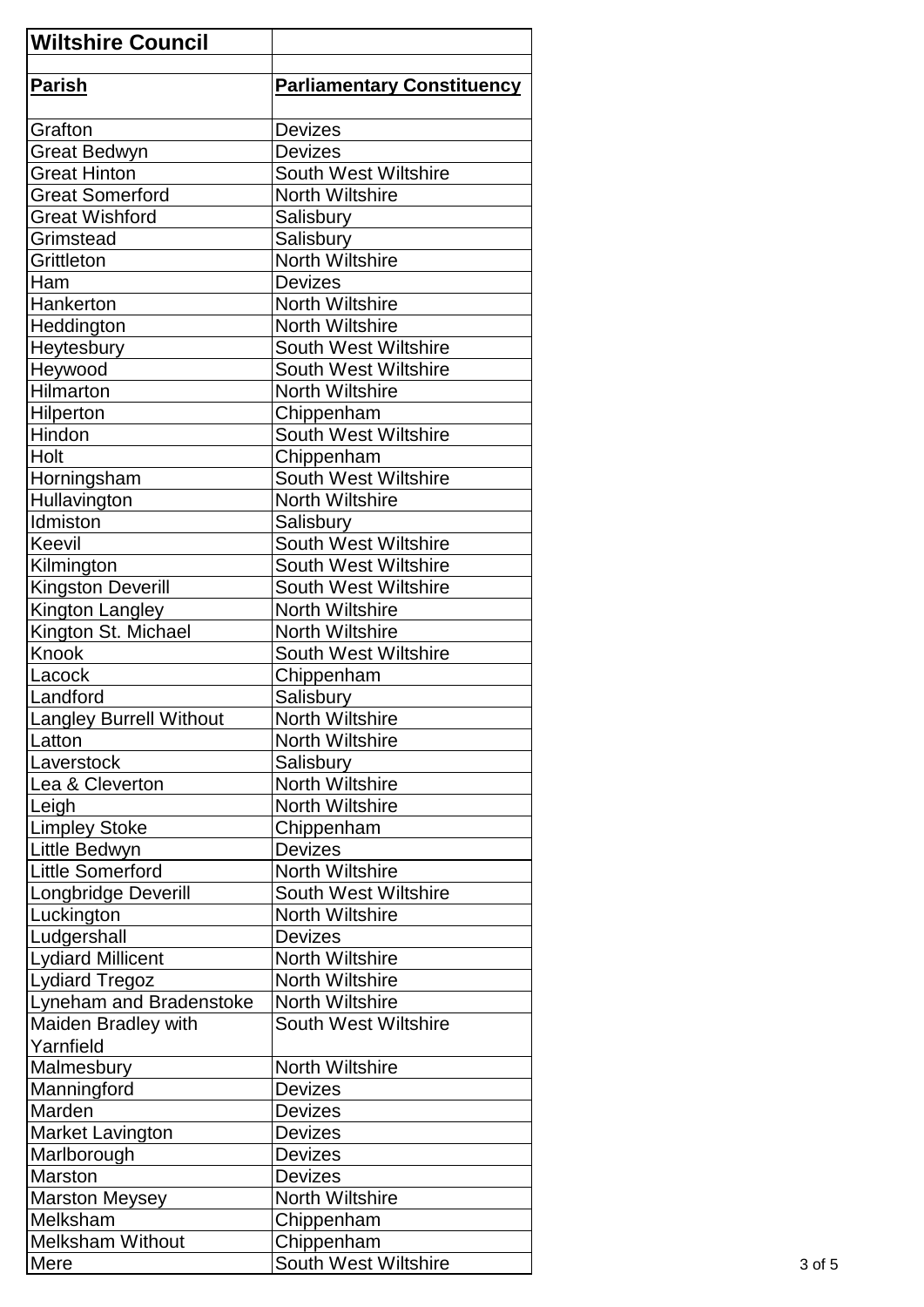| <b>Wiltshire Council</b>                   |                                   |
|--------------------------------------------|-----------------------------------|
| Parish                                     | <b>Parliamentary Constituency</b> |
| <b>Mildenhall</b>                          | <b>Devizes</b>                    |
| <b>Milston</b>                             | <b>Devizes</b>                    |
| <b>Milton Lilbourne</b>                    | <b>Devizes</b>                    |
| Minety                                     | <b>North Wiltshire</b>            |
| Monkton Farleigh                           | Chippenham                        |
| <b>Netheravon</b>                          | <b>Devizes</b>                    |
| Netherhampton                              | Salisbury                         |
| <b>Nettleton</b>                           | <b>North Wiltshire</b>            |
| Newton Tony                                | Salisbury                         |
| North Bradley                              | South West Wiltshire              |
| North Newnton                              | <b>Devizes</b>                    |
| North Wraxall                              | <b>North Wiltshire</b>            |
| Norton & Foxley                            | North Wiltshire                   |
| Norton Bavant                              | <b>South West Wiltshire</b>       |
| Oaksey                                     | <b>North Wiltshire</b>            |
| <b>Odstock</b>                             |                                   |
|                                            | Salisbury                         |
| Ogbourne St. Andrew                        | <b>Devizes</b>                    |
| Ogbourne St. George                        | <b>Devizes</b>                    |
| Orcheston                                  | Salisbury                         |
| Patney                                     | <b>Devizes</b>                    |
| Pewsey                                     | <b>Devizes</b>                    |
| Pitton & Farley                            | Salisbury                         |
| Potterne                                   | <b>Devizes</b>                    |
| Poulshot                                   | <b>Devizes</b>                    |
| Preshute                                   | <b>Devizes</b>                    |
| Purton                                     | <b>North Wiltshire</b>            |
| Quidhampton                                | Salisbury                         |
| Ramsbury                                   | <b>Devizes</b>                    |
| Redlynch                                   | Salisbury                         |
| Roundway                                   | <b>Devizes</b>                    |
| Rowde                                      | <b>Devizes</b>                    |
| <b>Royal Wootton Bassett</b>               | North Wiltshire                   |
| Rushall                                    | <b>Devizes</b>                    |
| Salisbury                                  | Salisbury                         |
| Savernake                                  | <b>Devizes</b>                    |
| Seagry                                     | North Wiltshire                   |
| Sedgehill & Semley                         | <b>South West Wiltshire</b>       |
| Seend                                      | <b>Devizes</b>                    |
| Semington                                  | Chippenham                        |
| Shalbourne                                 | <b>Devizes</b>                    |
| Sherrington                                | South West Wiltshire              |
| Sherston                                   | <b>North Wiltshire</b>            |
| Shrewton                                   | Salisbury                         |
| Sopworth                                   | <b>North Wiltshire</b>            |
| <b>South Newton</b>                        | Salisbury                         |
| South Wraxall                              | Chippenham                        |
| Southwick                                  | South West Wiltshire              |
| St Paul Malmesbury Without North Wiltshire |                                   |
| <b>Stanton St. Bernard</b>                 | <b>Devizes</b>                    |
| <b>Stanton St. Quintin</b>                 | <b>North Wiltshire</b>            |
| Stapleford                                 | Salisbury                         |
| Staverton                                  | Chippenham                        |